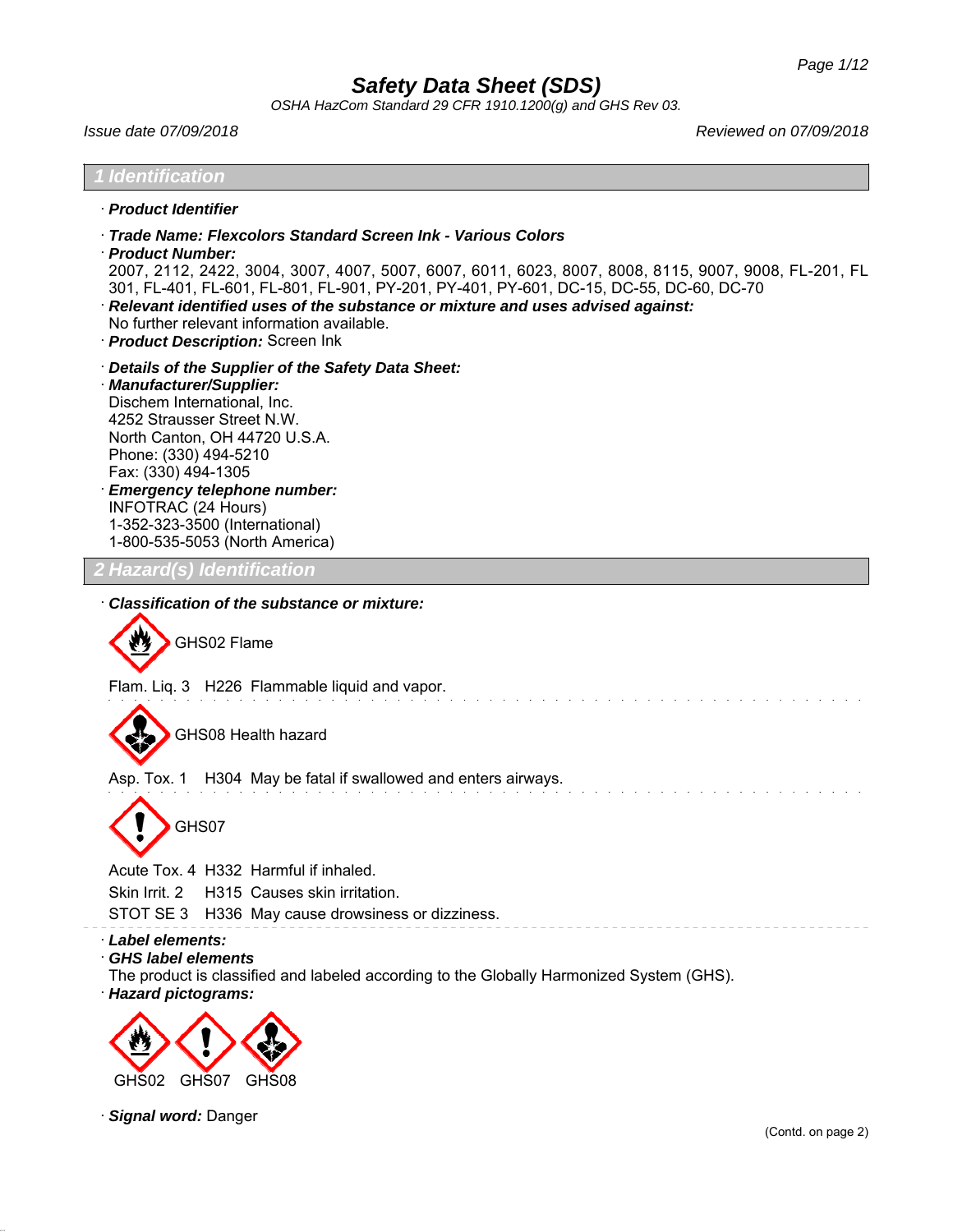*OSHA HazCom Standard 29 CFR 1910.1200(g) and GHS Rev 03.*

*Issue date 07/09/2018 Reviewed on 07/09/2018*

## *Trade Name: Flexcolors Standard Screen Ink - Various Colors*

| Hazard-determining components of labeling:                                                                                                                                                                                           |                                                                                                             |  |
|--------------------------------------------------------------------------------------------------------------------------------------------------------------------------------------------------------------------------------------|-------------------------------------------------------------------------------------------------------------|--|
| Distillates (petroleum), hydrotreated light                                                                                                                                                                                          |                                                                                                             |  |
| <b>Hazard statements:</b>                                                                                                                                                                                                            |                                                                                                             |  |
| H226 Flammable liquid and vapor.                                                                                                                                                                                                     |                                                                                                             |  |
| H332 Harmful if inhaled.                                                                                                                                                                                                             |                                                                                                             |  |
| H315 Causes skin irritation.                                                                                                                                                                                                         |                                                                                                             |  |
|                                                                                                                                                                                                                                      | H336 May cause drowsiness or dizziness.                                                                     |  |
|                                                                                                                                                                                                                                      | H304 May be fatal if swallowed and enters airways.                                                          |  |
| <b>Precautionary statements:</b>                                                                                                                                                                                                     |                                                                                                             |  |
| P210                                                                                                                                                                                                                                 | Keep away from heat/sparks/open flames/hot surfaces. - No smoking.                                          |  |
| P240                                                                                                                                                                                                                                 | Ground/bond container and receiving equipment.                                                              |  |
| P241                                                                                                                                                                                                                                 | Use explosion-proof electrical/ventilating/lighting/equipment.                                              |  |
| P242                                                                                                                                                                                                                                 | Use only non-sparking tools.                                                                                |  |
| P243                                                                                                                                                                                                                                 | Take precautionary measures against static discharge.                                                       |  |
| P261                                                                                                                                                                                                                                 | Avoid breathing dust/fume/gas/mist/vapors/spray.                                                            |  |
| P264                                                                                                                                                                                                                                 | Wash thoroughly after handling.                                                                             |  |
| P271                                                                                                                                                                                                                                 | Use only outdoors or in a well-ventilated area.                                                             |  |
| P280                                                                                                                                                                                                                                 | Wear protective gloves/protective clothing/eye protection/face protection.                                  |  |
| P301+P310                                                                                                                                                                                                                            | If swallowed: Immediately call a poison center/doctor.                                                      |  |
| P321                                                                                                                                                                                                                                 | Specific treatment (see supplementary first aid instructions on this Safety Data Sheet).                    |  |
| P331                                                                                                                                                                                                                                 | Do NOT induce vomiting.                                                                                     |  |
| P302+P352                                                                                                                                                                                                                            | If on skin: Wash with plenty of water.                                                                      |  |
|                                                                                                                                                                                                                                      | P303+P361+P353 If on skin (or hair): Take off immediately all contaminated clothing. Rinse skin with water/ |  |
|                                                                                                                                                                                                                                      | shower.                                                                                                     |  |
| P304+P340                                                                                                                                                                                                                            | IF INHALED: Remove person to fresh air and keep comfortable for breathing.                                  |  |
| P312                                                                                                                                                                                                                                 | Call a poison center/doctor if you feel unwell.                                                             |  |
| P362+P364                                                                                                                                                                                                                            | Take off contaminated clothing and wash it before reuse.                                                    |  |
| P332+P313                                                                                                                                                                                                                            | If skin irritation occurs: Get medical advice/attention.                                                    |  |
| P370+P378                                                                                                                                                                                                                            | In case of fire: Use for extinction: CO2, powder or water spray.                                            |  |
| P403+P233                                                                                                                                                                                                                            | Store in a well-ventilated place. Keep container tightly closed.                                            |  |
| P403+P235                                                                                                                                                                                                                            | Store in a well-ventilated place. Keep cool.                                                                |  |
| P405                                                                                                                                                                                                                                 | Store locked up.                                                                                            |  |
| P501                                                                                                                                                                                                                                 | Dispose of contents/container in accordance with local/regional/national/international<br>regulations.      |  |
| Unknown acute toxicity:                                                                                                                                                                                                              |                                                                                                             |  |
| <u>is a serie of the series of the series of the series of the series of the series of the series of the series of the series of the series of the series of the series of the series of the series of the series of the series </u> |                                                                                                             |  |

This value refers to knowledge of known, established toxicological or ecotoxicological values.

· *Classification system:* NFPA/HMIS Definitions: 0-Least, 1-Slight, 2-Moderate, 3-High, 4-Extreme

· *NFPA ratings (scale 0 - 4)*



· *HMIS-ratings (scale 0 - 4)*

**HEALTH**  FIRE REACTIVITY  $\boxed{0}$  Physical Hazard = 0  $|2|$ 2 Health  $= 2$ Fire  $= 2$ 

· *Hazard(s) not otherwise classified (HNOC):* None known

(Contd. on page 3)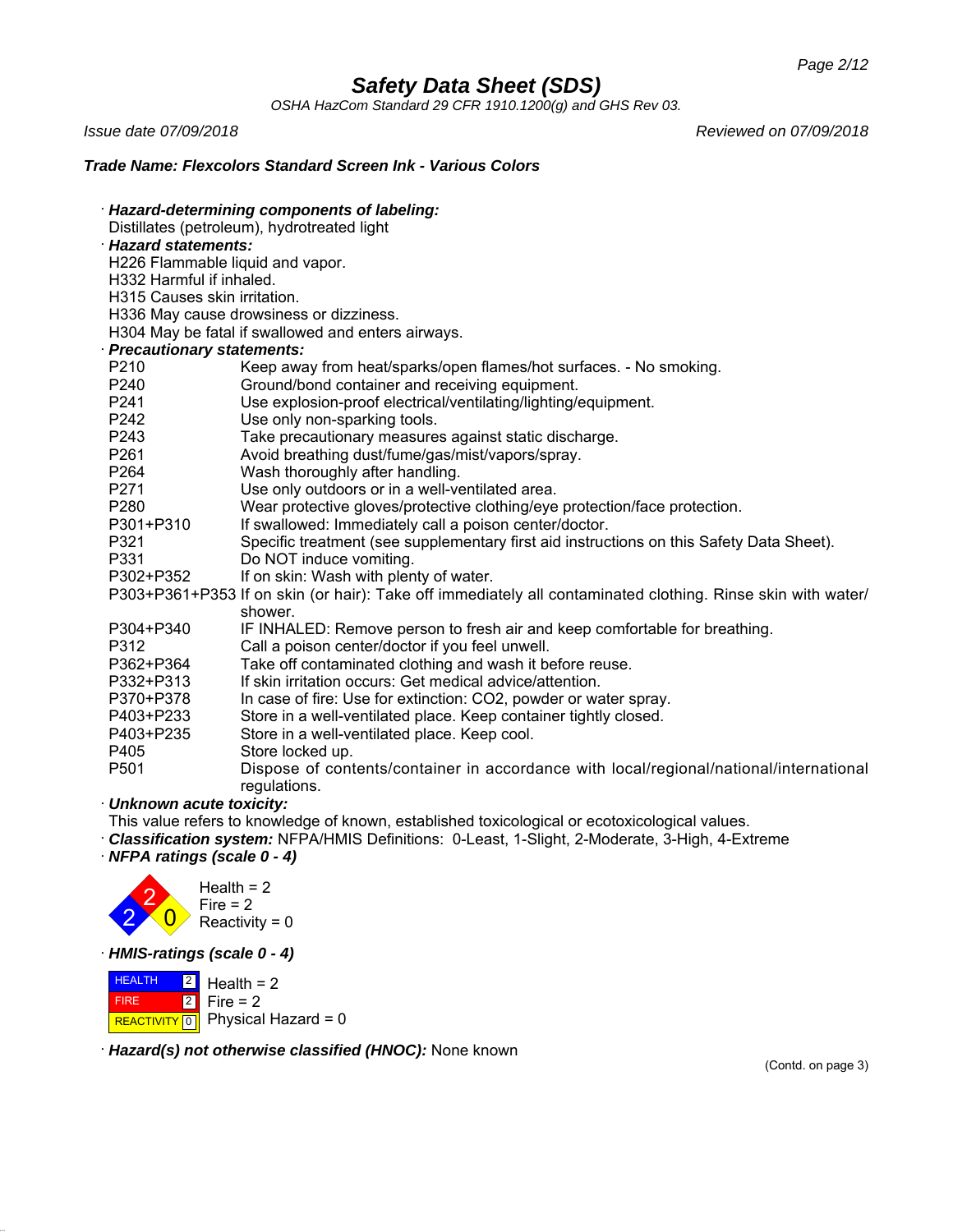*OSHA HazCom Standard 29 CFR 1910.1200(g) and GHS Rev 03.*

*Issue date 07/09/2018 Reviewed on 07/09/2018*

## *Trade Name: Flexcolors Standard Screen Ink - Various Colors*

#### *3 Composition/Information on Ingredients*

#### · *Chemical characterization: Mixtures*

· *Description:* Mixture of substances listed below with non-hazardous additions.

| · Dangerous Components: |                                                                                                      |            |
|-------------------------|------------------------------------------------------------------------------------------------------|------------|
|                         | 64742-47-8 Distillates (petroleum), hydrotreated light                                               | $60 - 70%$ |
|                         | Flam. Liq. 3, H226; Asp. Tox. 1, H304; O Acute Tox. 4, H332; Skin Irrit. 2,<br>H315; STOT SE 3, H336 |            |
|                         | 13463-67-7 Titanium Dioxide                                                                          | 20-30%     |
|                         | Skin Irrit. 2, H315; Eye Irrit. 2A, H319; STOT SE 3, H335                                            |            |
|                         | <b>Proprietary Pigments</b>                                                                          | 5-10%      |
|                         | STOT SE 3, H335                                                                                      |            |

#### · *Additional information:*

The exact percentages of the ingredients of this mixture are considered to be proprietary and are withheld in accordance with the provisions of paragraph (i) of §1910.1200 of 29 CFR 1910.1200 Trade Secrets. Trade secret made in accordance with paragraph (i) of §1910.1200 of 29 CFR 1910.1200, the OSHA Hazard Communication Standard and U.S. Code of Federal Regulations.

## *4 First-Aid Measures*

#### · *Description of first aid measures*

· *After inhalation:* Supply fresh air. If required, provide artificial respiration. Consult doctor if symptoms persist. · *After skin contact:*

Immediately wash with water and soap and rinse thoroughly.

If skin irritation occurs, consult a doctor.

### · *After eye contact:*

If easy to do so, remove contact lenses if worn.

Rinse opened eye for several minutes under running water.

If eye irritation occurs, consult a doctor.

#### · *After swallowing:*

Rinse mouth.

Do not induce vomitting.

If vomiting ocurrs, the head should be kept low so that the vomit does not enter the lungs (aspiration). Once the vomiting ceases, place the person in the recovery position with the legs slightly raised. Call a doctor immediately.

· *Information for doctor*

· *Most important symptoms and effects, both acute and delayed:*

Direct contact with eyes may cause temporary irritation. Aspiration may occur during swallowing or vomiting and cause lung damage. In high concentrations, vapors and aerosol mists have a narcotic effect and may cause headache, fatigue, dizziness and nausea.

· *Indication of any immediate medical attention and special treatment needed:* Treat symptomatically.

### *5 Fire-Fighting Measures*

- · *Extinguishing media*
- · *Suitable extinguishing agents:*
- CO2, extinguishing powder or water spray. Fight larger fires with water spray or alcohol resistant foam.
- · *For safety reasons unsuitable extinguishing agents:* Water with full jet
- · *Special hazards arising from the substance or mixture:*

Nitrogen oxides (NOx) Carbon monoxide (CO)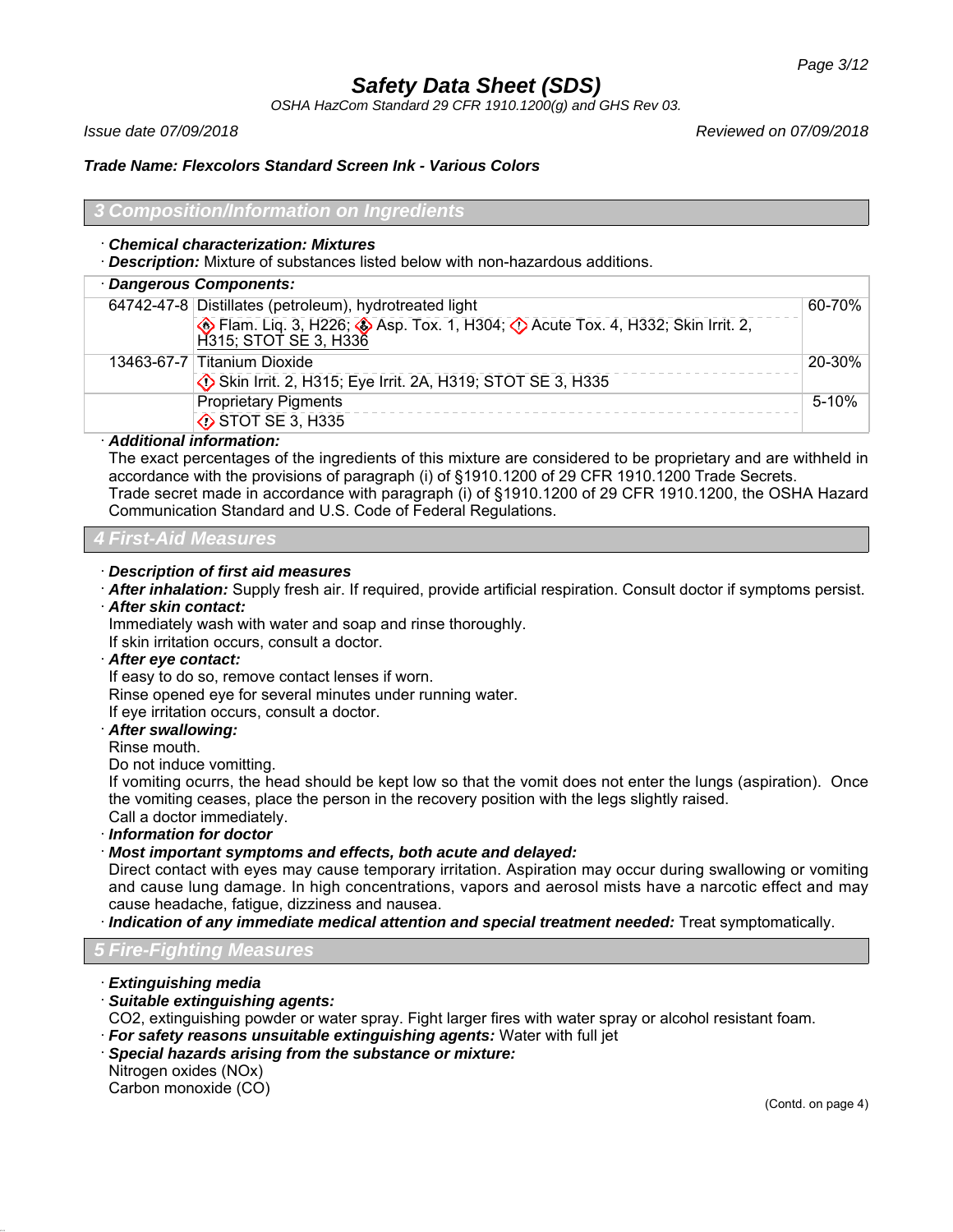*OSHA HazCom Standard 29 CFR 1910.1200(g) and GHS Rev 03.*

*Issue date 07/09/2018 Reviewed on 07/09/2018*

### *Trade Name: Flexcolors Standard Screen Ink - Various Colors*

Carbon dioxide (CO₂)

Combustible liquid. Vapors can travel to a source of ignition and flash back. Explosive mixtures may occur at temperatures at or above flashpoint.

· *Advice for firefighters*

· *Special protective equipment for firefighters:*

As in any fire, wear self-contained breathing apparatus pressure-demand (NIOSH approved or equivalent) and full protective gear to prevent contact with skin and eyes.

## *6 Accidental Release Measures*

· *Personal precautions, protective equipment and emergency procedures:*

Wear protective equipment. Keep unprotected persons away.

· *Environmental precautions:*

Inform respective authorities in case of seepage into water course or sewage system. Do not allow to enter sewers/surface or ground water.

- · *Methods and material for containment and cleaning up:*
- Ensure adequate ventilation.

Absorb with liquid-binding material (i.e. sand, diatomite, acid binders, universal binders, sawdust). Dispose contaminated material as waste according to section 13.

#### · *Reference to other sections:*

See Section 7 for information on safe handling.

See Section 8 for information on personal protection equipment.

See Section 13 for disposal information.

## · *Protective Action Criteria for Chemicals*

| 18 mg/ $m3$                                                                                                                                                                                                                                                                               |
|-------------------------------------------------------------------------------------------------------------------------------------------------------------------------------------------------------------------------------------------------------------------------------------------|
| $8.7 \text{ mg/m}^3$                                                                                                                                                                                                                                                                      |
| $30 \text{ mg/m}^3$                                                                                                                                                                                                                                                                       |
|                                                                                                                                                                                                                                                                                           |
| 740 mg/m <sup>3</sup>                                                                                                                                                                                                                                                                     |
| 73 mg/ $m3$                                                                                                                                                                                                                                                                               |
| 330 mg/ $m3$                                                                                                                                                                                                                                                                              |
|                                                                                                                                                                                                                                                                                           |
| 4,500 mg/m <sup>3</sup>                                                                                                                                                                                                                                                                   |
| $440$ mg/m <sup>3</sup>                                                                                                                                                                                                                                                                   |
| 2,000 mg/m <sup>3</sup>                                                                                                                                                                                                                                                                   |
| 7631-86-9 Amorphous Silica<br>21645-51-2 Aluminium Hydroxide<br>13463-67-7 Titanium Dioxide<br>7631-86-9 Amorphous Silica<br>21645-51-2 Aluminium Hydroxide<br>13463-67-7 Titanium Dioxide<br>7631-86-9 Amorphous Silica<br>21645-51-2 Aluminium Hydroxide<br>13463-67-7 Titanium Dioxide |

#### *7 Handling and Storage*

· *Handling*

· *Precautions for safe handling:*

Ensure good ventilation/exhaustion at the workplace.

Open and handle receptacle with care.

Prevent formation of aerosols.

Wear protective equipment.

· *Information about protection against explosions and fires:*

Keep ignition sources away - Do not smoke.

Ground containers during storage and transfer operations.

Protect against electrostatic charges.

Do not cut, grind or weld on container that contains or contained product.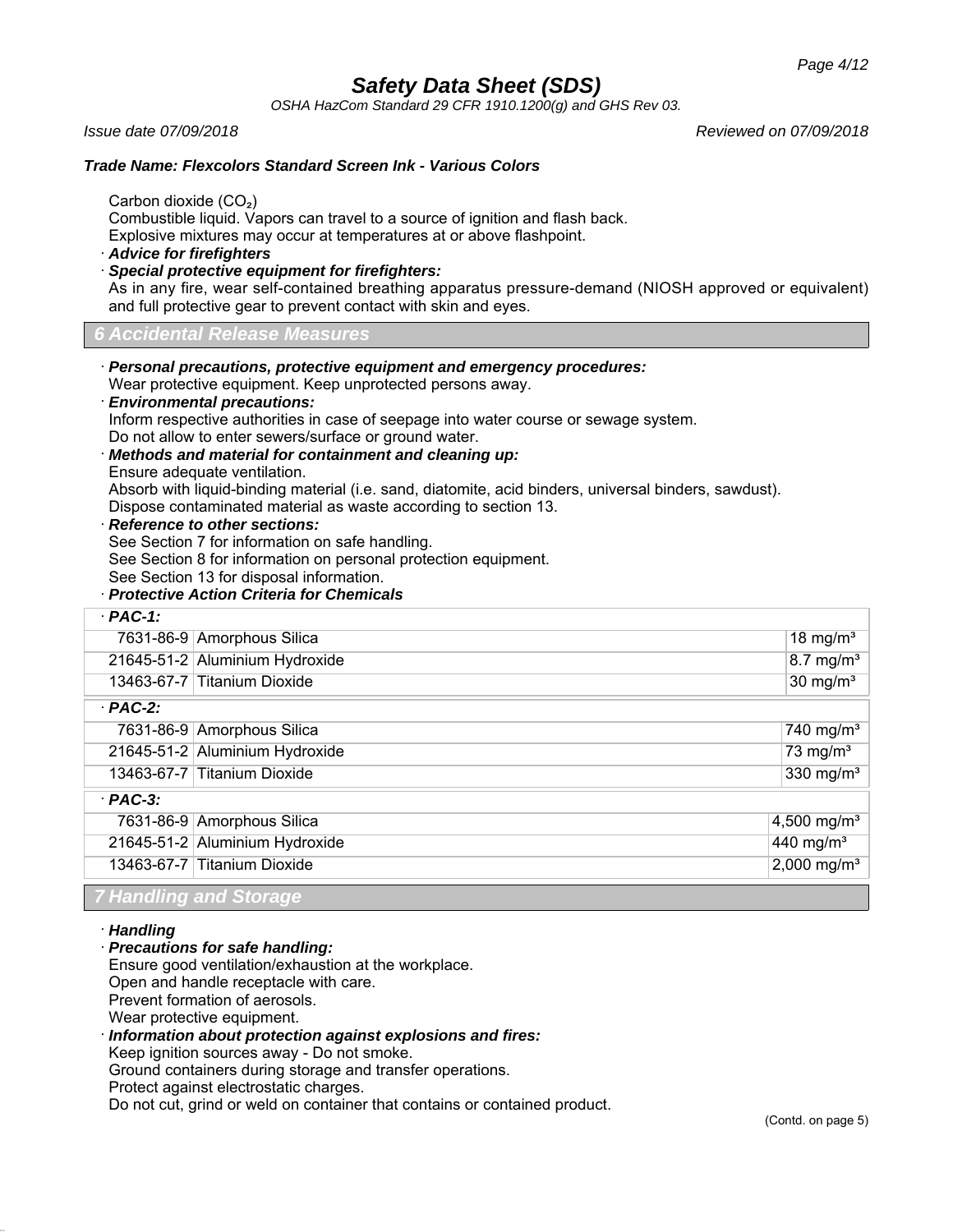*OSHA HazCom Standard 29 CFR 1910.1200(g) and GHS Rev 03.*

*Issue date 07/09/2018 Reviewed on 07/09/2018*

*Trade Name: Flexcolors Standard Screen Ink - Various Colors*

- · *Conditions for safe storage, including any incompatibilities*
- · *Storage*
- · *Requirements to be met by storerooms and receptacles:* No special requirements.
- · *Information about storage in one common storage facility:* See Section 10 (Incompatible materials)
- · *Further information about storage conditions:* None.
- · *Specific end use(s):* No further relevant information available.

*8 Exposure Controls/Personal Protection*

· *Additional information about design of technical systems:* No further data; see section 7.

· *Control parameters:*

· *Components with occupational exposure limits:*

The following constituent is the only constituent of the product which has a PEL, TLV or other recommended exposure limit.

At this time, the other constituents have no known exposure limits.

### **64742-47-8 Distillates (petroleum), hydrotreated light**

OSHA PEL Long-term value: 5 mg/m<sup>3</sup>

· *Additional information:* The lists that were valid during the creation of this SDS were used as basis.

#### · *Exposure controls:*

Ventilation must be adequate to maintain the ambient workplace atmosphere below the exposure limit(s) outlined in the SDS. Where acceptable concentrations cannot be maintained by general mechanical ventilation, local exhaust ventilation is recommended.

· *Personal protective equipment*

### · *General protective and hygienic measures:*

The usual precautionary measures for handling chemicals should be followed.

Keep away from foodstuffs, beverages and feed.

Immediately remove all soiled and contaminated clothing and wash before reuse.

Wash hands before breaks and at the end of work.

Store protective clothing separately.

Avoid contact with the eyes and skin.

- · *Breathing equipment:* Not required.
- · *Protection of hands:*



Protective gloves

The glove material has to be impermeable and resistant to the product/ the substance/ the preparation. Due to missing tests no recommendation to the glove material can be given for the product/ the preparation/ the chemical mixture.

Select glove material based on penetration times, rates of diffusion and degradation.

### · *Material of gloves:*

The selection of the suitable gloves does not only depend on the material, but also on further marks of quality and varies from manufacturer to manufacturer. As the product is a preparation of several substances, the resistance of the glove material cannot be calculated in advance and has therefore to be checked prior to the application.

### · *Penetration time of glove material:*

The exact break-through time has to be determined and observed by the manufacturer of the protective gloves.

(Contd. on page 6)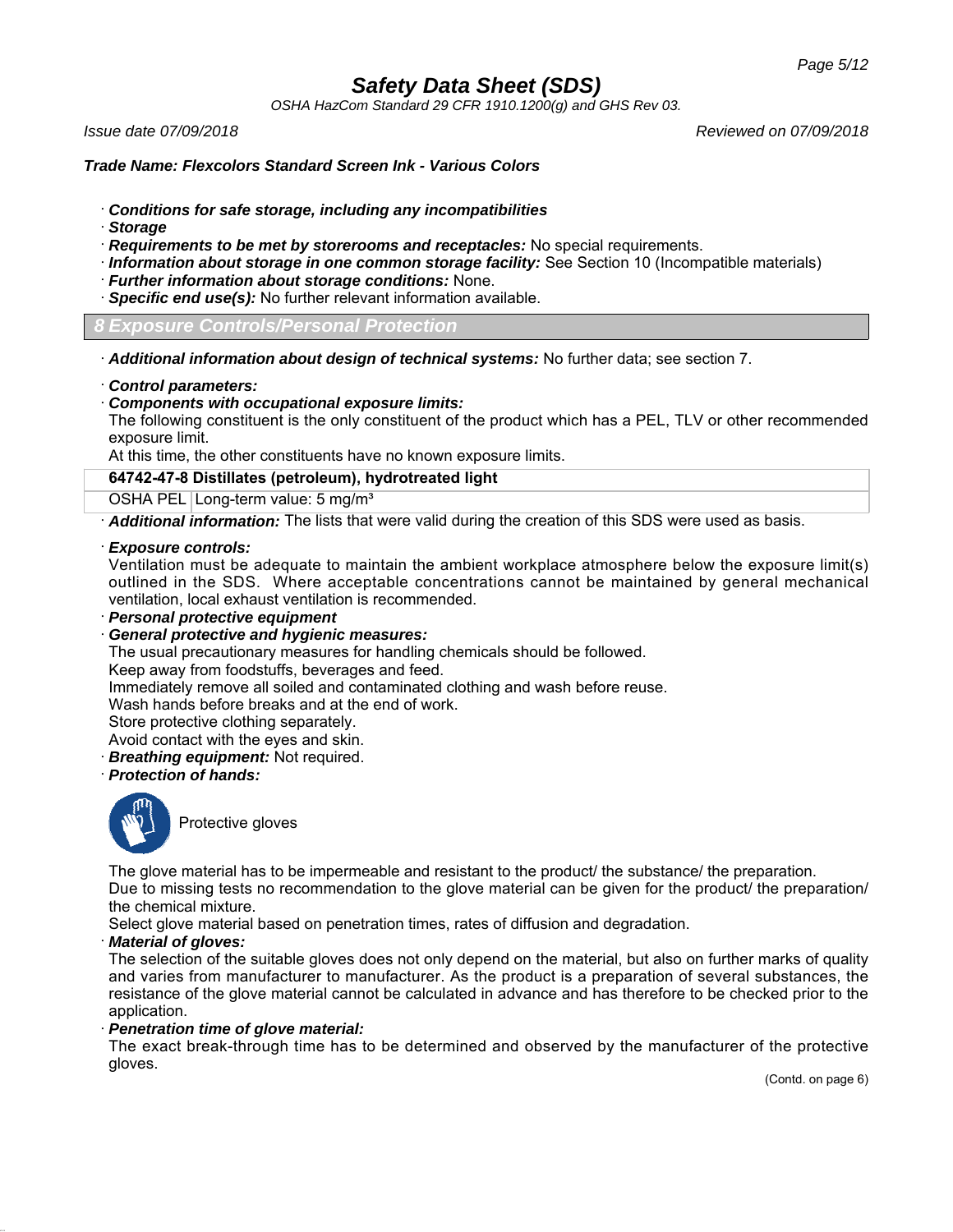*OSHA HazCom Standard 29 CFR 1910.1200(g) and GHS Rev 03.*

*Issue date 07/09/2018 Reviewed on 07/09/2018*

## *Trade Name: Flexcolors Standard Screen Ink - Various Colors*

· *Eye protection:*



Safety glasses with side shields

## · *Body protection:*



Protective work clothing

· *Limitation and supervision of exposure into the environment:* Keep away from drains, surface and ground waters. Avoid release into the environment.

## *9 Physical and Chemical Properties*

| Information on basic physical and chemical properties<br><b>General Information</b>                              |                                                                                                              |
|------------------------------------------------------------------------------------------------------------------|--------------------------------------------------------------------------------------------------------------|
| Appearance:<br>Form:<br>Color:<br>· Odour:<br>Odor threshold:                                                    | Liquid<br>Various<br>Not determined<br>Not determined.                                                       |
| · pH-value:                                                                                                      | Not applicable.                                                                                              |
| Change in condition<br><b>Melting point/Melting range:</b><br><b>Boiling point/Boiling range:</b>                | Not determined.<br>151-181 °C (303.8-357.8 °F)                                                               |
| · Flash point:                                                                                                   | 40.5 °C (104.9 °F)                                                                                           |
| · Flammability (solid, gaseous):                                                                                 | Not applicable.                                                                                              |
| · Ignition temperature:                                                                                          | 250 °C (482 °F)                                                                                              |
| Decomposition temperature:                                                                                       | Not determined.                                                                                              |
| · Auto igniting:                                                                                                 | Product is not self-igniting.                                                                                |
| Danger of explosion:                                                                                             | Product is not explosive. However, formation of explosive air/vapor<br>mixtures are possible.                |
| <b>Explosion limits:</b><br>Lower:<br><b>Upper:</b>                                                              | 1.3 Vol %<br>10.2 Vol %                                                                                      |
| $\cdot$ Vapor pressure @ 20 °C (68 °F):                                                                          | 17.994 mm Hg                                                                                                 |
| $\cdot$ Density @ 20 °C (68 °F):<br>· Relative density:<br>Vapor density @ 20 °C (68 °F):<br>· Evaporation rate: | 0.83-0.95 g/cm <sup>3</sup> (6.9264-7.9278 lbs/gal)<br>Not determined.<br>$>3.80$ (Air=1)<br>Not determined. |
| · Solubility in / Miscibility with:<br>Water:                                                                    | < 0.1%                                                                                                       |
| · Partition coefficient (n-octanol/water): Not determined.                                                       |                                                                                                              |

(Contd. on page 7)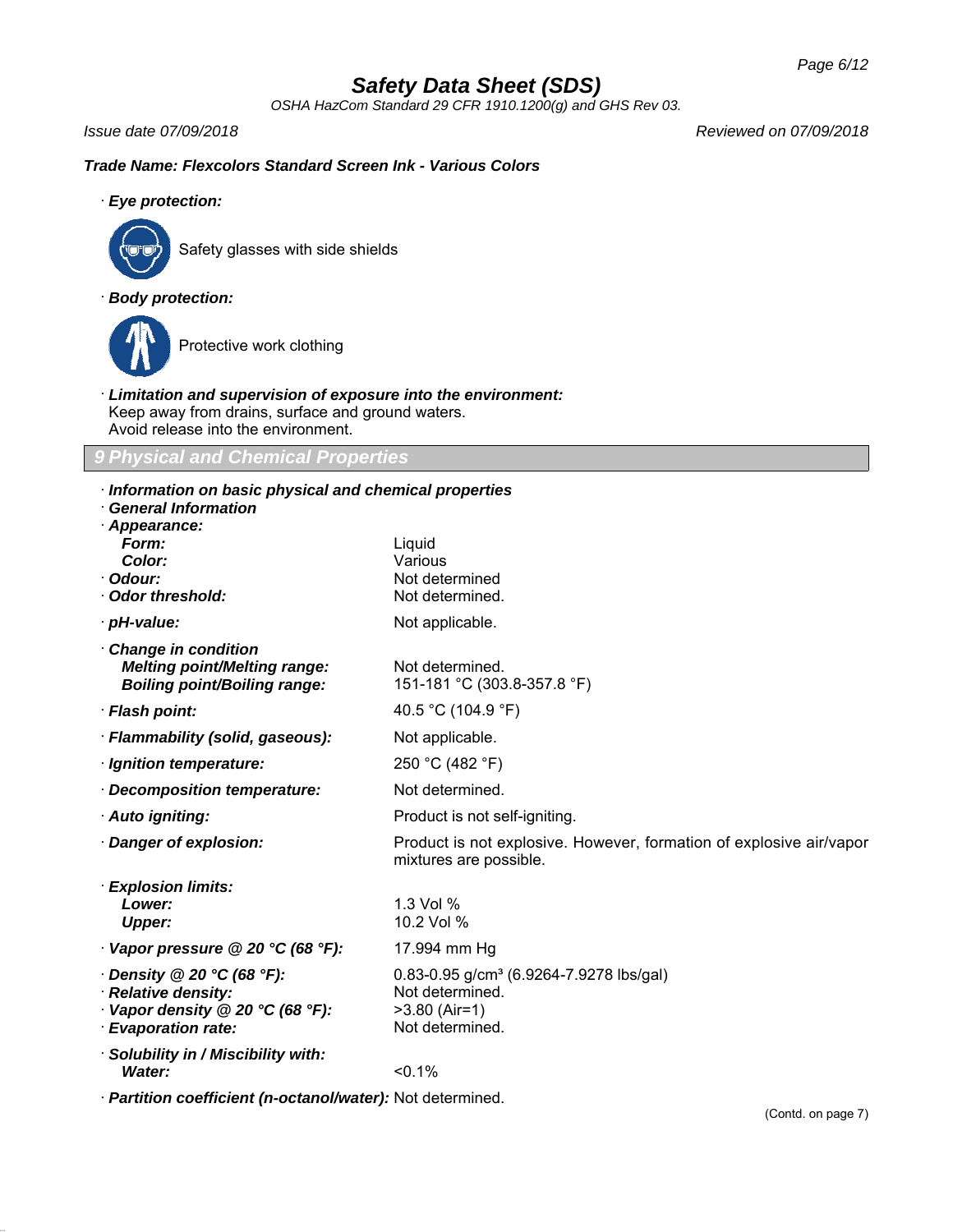*OSHA HazCom Standard 29 CFR 1910.1200(g) and GHS Rev 03.*

*Issue date 07/09/2018 Reviewed on 07/09/2018*

### *Trade Name: Flexcolors Standard Screen Ink - Various Colors*

| · Viscosity:             |                                            |
|--------------------------|--------------------------------------------|
| Dynamic:                 | Not determined.                            |
| <b>Kinematic:</b>        | Not determined.                            |
| · Solvent content:       |                                            |
| <b>Organic solvents:</b> | 70-80 %                                    |
| <b>VOC content:</b>      | 70-80 %                                    |
| Other information:       | No further relevant information available. |
|                          |                                            |

## *10 Stability and Reactivity*

· *Reactivity:* No further relevant information available.

- · *Chemical stability:* Stable under normal conditions.
- · *Thermal decomposition / conditions to be avoided:* Carbon oxides. Nitrogen oxides, Sulfur oxides.
- · *Possibility of hazardous reactions:* No dangerous reactions known.
- · *Conditions to avoid:* Heat, flame and ignition sources.
- · *Incompatible materials:* Strong oxidizing agents.
- · *Hazardous decomposition products:* No dangerous decomposition products known.

*11 Toxicological Information*

#### · *Information on toxicological effects:*

#### · *Acute toxicity:*

| · LD/LC50 values that are relevant for classification: |                                                        |                                           |  |
|--------------------------------------------------------|--------------------------------------------------------|-------------------------------------------|--|
|                                                        | 64742-47-8 Distillates (petroleum), hydrotreated light |                                           |  |
| Oral                                                   | LD50                                                   | >5,000 mg/kg (Rat)                        |  |
| Dermal                                                 | LD50                                                   | $>2,000$ mg/kg (Rabbit)                   |  |
|                                                        | 13463-67-7 Titanium Dioxide                            |                                           |  |
| Oral                                                   | LD50                                                   | >10,000 mg/kg (Rat)                       |  |
| Dermal                                                 | LD50                                                   | $>10,000$ mg/kg (Rabbit)                  |  |
|                                                        |                                                        | Inhalative $ LG50/4 h  > 6.82 mg/l (Rat)$ |  |

· *Primary irritant effect:*

· *On the skin:* Irritant to skin and mucous membranes.

· *On the eye:* Irritating effect.

· *Additional toxicological information:*

The product shows the following dangers according to internally approved calculation methods for preparations:

**Irritant** 

**Carcinogenic** 

### · *Carcinogenic categories:*

## · *IARC (International Agency for Research on Cancer):*

Although IARC has classified Titanium Dioxide as possibly carcinogenic to humans (2B), their summary concludes: "No significant exposure to Titanium Dioxide is thought to occur during the use of products which Titanium Dioxide is bound to other materials, such as in cosmetics, paints and inks."

| 13463-67-7 Titanium Dioxide         | 2B |
|-------------------------------------|----|
| NTP (National Toxicology Program):  |    |
| None of the ingredients are listed. |    |

(Contd. on page 8)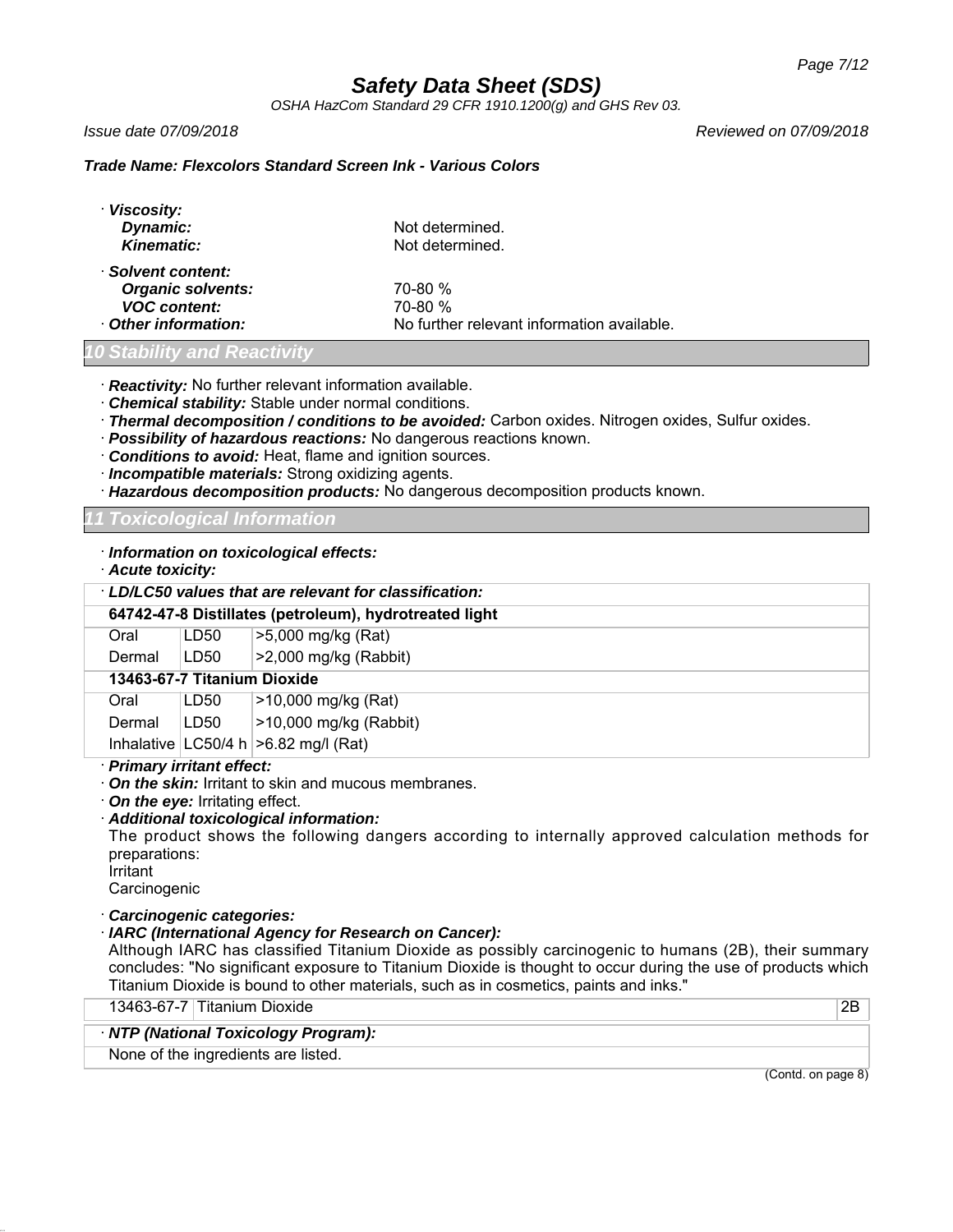*OSHA HazCom Standard 29 CFR 1910.1200(g) and GHS Rev 03.*

*Issue date 07/09/2018 Reviewed on 07/09/2018*

## *Trade Name: Flexcolors Standard Screen Ink - Various Colors*

#### · *OSHA-Ca (Occupational Safety & Health Administration):*

None of the ingredients are listed.

## *12 Ecological Information*

#### · *Toxicity:*

· *Aquatic toxicity:*

Avoid release into the environment. Runoff from fire control or dilution water may cause pollution.

#### **64742-47-8 Distillates (petroleum), hydrotreated light**

EC50 25 mg/l (Trout) (OECD Test Guideline 203, 96 hour, Static Test)

#### **13463-67-7 Titanium Dioxide**

EC50 >1,000 mg/l (Water flea)

· *Persistence and degradability:* No further relevant information available.

#### · *Behavior in environmental systems:*

- · *Bioaccumulative potential:* No further relevant information available.
- · *Mobility in soil:* No further relevant information available.
- · *Ecotoxical effects:*
- · *Remark:* Toxic for fish
- · *Additional ecological information:*
- · *General notes:*

Poisonous for fish and plankton in water bodies.

Toxic for aquatic organisms

Do not allow undiluted product or product that has not been neutralized to reach ground water, water course or sewage system.

- · *Results of PBT and vPvB assessment:*
- · *PBT:* Not applicable.
- · *vPvB:* Not applicable.
- · *Other adverse effects:* No further relevant information available.

### *13 Disposal Considerations*

## · *Waste treatment methods*

· *Recommendation:*

Must not be disposed of together with household garbage. Do not allow product to reach sewage system. Observe all federal, state and local environmental regulations when disposing of this material.

· *Uncleaned packaging*

· *Recommendation:* Disposal must be made according to official regulations.

|  | *14 Transport Information |
|--|---------------------------|
|  |                           |

- · *UN-Number:*
- · *DOT, ADR/ADN, IMDG, IATA* UN1210
- · *UN proper shipping name:*
- 
- 
- 
- 
- · *Transport hazard class(es):*

*DOT* Printing ink · *ADR/ADN* UN1210 Printing ink ENVIRONMENTALLY HAZARDOUS · *IMDG* PRINTING INK, MARINE POLLUTANT · *IATA* PRINTING INK

(Contd. on page 9)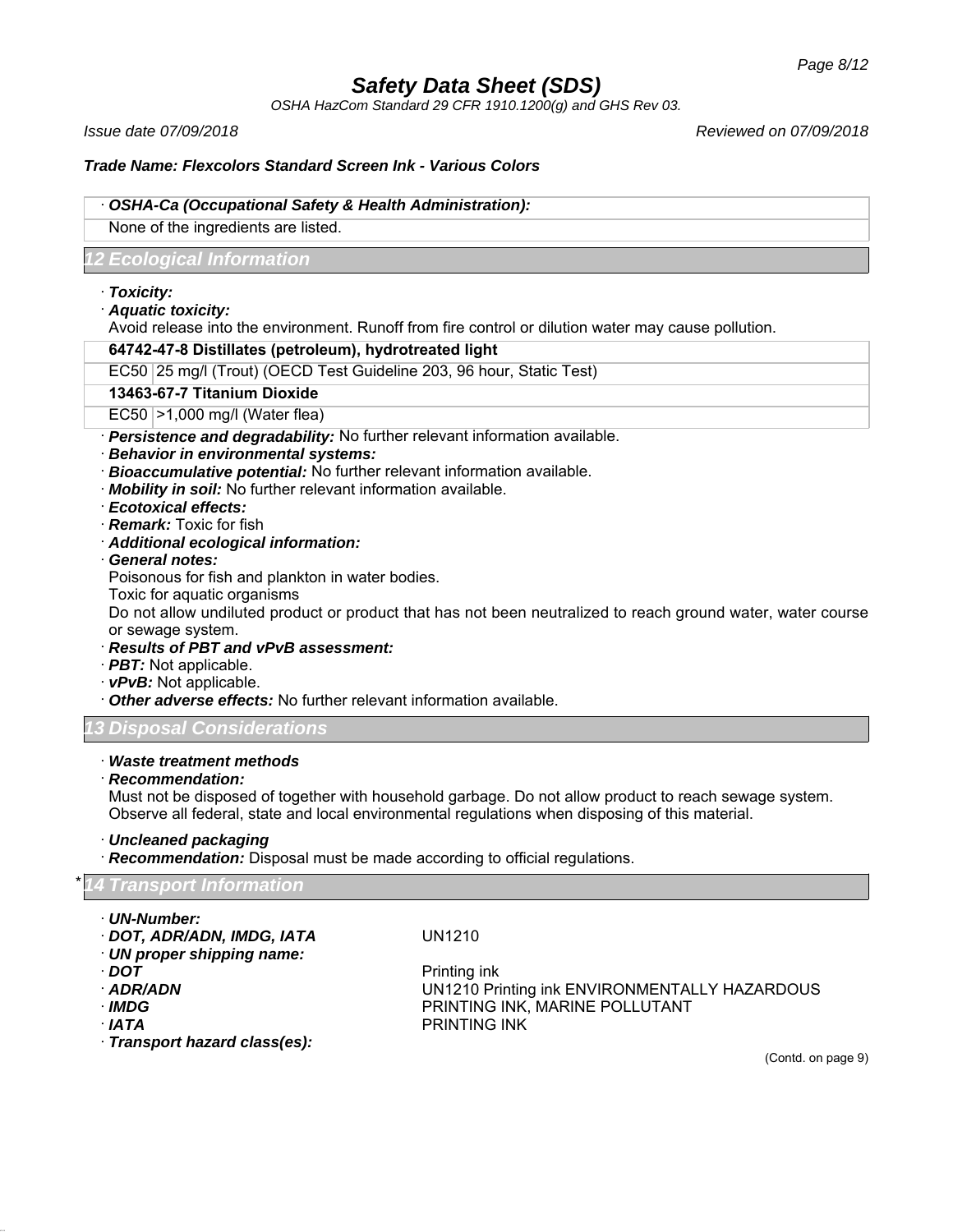*OSHA HazCom Standard 29 CFR 1910.1200(g) and GHS Rev 03.*

*Issue date 07/09/2018 Reviewed on 07/09/2018*

## *Trade Name: Flexcolors Standard Screen Ink - Various Colors*

| $\cdot$ DOT                                                                        | In non-bulk packages, this product is not regulated for ground<br>transportation in accordance with 49 CFR 173.150(f). For<br>domestic air shipments, the basic description below should be<br>used.                                                                    |
|------------------------------------------------------------------------------------|-------------------------------------------------------------------------------------------------------------------------------------------------------------------------------------------------------------------------------------------------------------------------|
| · Class:                                                                           | 3 (if shipped by air only) Flammable liquids                                                                                                                                                                                                                            |
| · ADR/ADN<br>· Class:                                                              | Not subject to ADR per paragraph 2.2.3.1.5 and 2.2.3.1.5.2<br>3 (if shipped by air only) Flammable liquids                                                                                                                                                              |
| $\cdot$ IMDG                                                                       | This material meets the requirements of 2.3.2.5 and of the IMDG<br>code, so it is not required to be marked or labeled as a<br>dangerous good. The statement "Transport in accordance with<br>2.3.2.5 of the IMDG Code." must be included in the transport<br>document. |
| · Class:                                                                           | 3 (For container placarding only) Flammable liquids                                                                                                                                                                                                                     |
| $·$ IATA                                                                           |                                                                                                                                                                                                                                                                         |
| · Class:                                                                           | 3 Flammable liquids                                                                                                                                                                                                                                                     |
| · Packing group:                                                                   |                                                                                                                                                                                                                                                                         |
| · DOT, ADR/ADN, IMDG, IATA                                                         | III                                                                                                                                                                                                                                                                     |
| · Environmental hazards:                                                           | Not applicable.                                                                                                                                                                                                                                                         |
| <b>Special precautions for user:</b>                                               | Warning: Flammable liquids                                                                                                                                                                                                                                              |
| Danger code (Kemler):                                                              | 30                                                                                                                                                                                                                                                                      |
| · EMS Number:                                                                      | $F-E$ , S-D                                                                                                                                                                                                                                                             |
| <b>Stowage Category</b>                                                            | A                                                                                                                                                                                                                                                                       |
| Transport in bulk according to Annex II of<br><b>MARPOL73/78 and the IBC Code:</b> | Not applicable.                                                                                                                                                                                                                                                         |
|                                                                                    |                                                                                                                                                                                                                                                                         |
| · Transport/Additional information:                                                | Please see current shipping paper for most up to date shipping<br>information, including exemptions and special circumstances.                                                                                                                                          |
| $\cdot$ DOT                                                                        |                                                                                                                                                                                                                                                                         |
| · Quantity limitations:                                                            | On passenger aircraft/rail: 60 L                                                                                                                                                                                                                                        |
|                                                                                    | On cargo aircraft only: 220 L                                                                                                                                                                                                                                           |
| · ADR/ADN                                                                          |                                                                                                                                                                                                                                                                         |
| · Excepted quantities (EQ):                                                        | Code: E1                                                                                                                                                                                                                                                                |
|                                                                                    | Maximum net quantity per inner packaging: 30 ml                                                                                                                                                                                                                         |
|                                                                                    | Maximum net quantity per outer packaging: 1000 ml                                                                                                                                                                                                                       |
| · IMDG                                                                             |                                                                                                                                                                                                                                                                         |
| · Limited quantities (LQ):                                                         | 5L                                                                                                                                                                                                                                                                      |
| · Excepted quantities (EQ):                                                        | Code: E1                                                                                                                                                                                                                                                                |
|                                                                                    | Maximum net quantity per inner packaging: 30 ml                                                                                                                                                                                                                         |
|                                                                                    | Maximum net quantity per outer packaging: 1000 ml<br>UN 1210 PRINTING INK, 3, III                                                                                                                                                                                       |
| · UN "Model Regulation":                                                           |                                                                                                                                                                                                                                                                         |
| <b>5 Regulatory Information</b>                                                    |                                                                                                                                                                                                                                                                         |

· *Safety, health and environmental regulations/legislation specific for the substance or mixture:* · *SARA (Superfund Amendments and Reauthorization):*

· *Section 355 (extremely hazardous substances):*

None of the ingredients are listed.

(Contd. on page 10)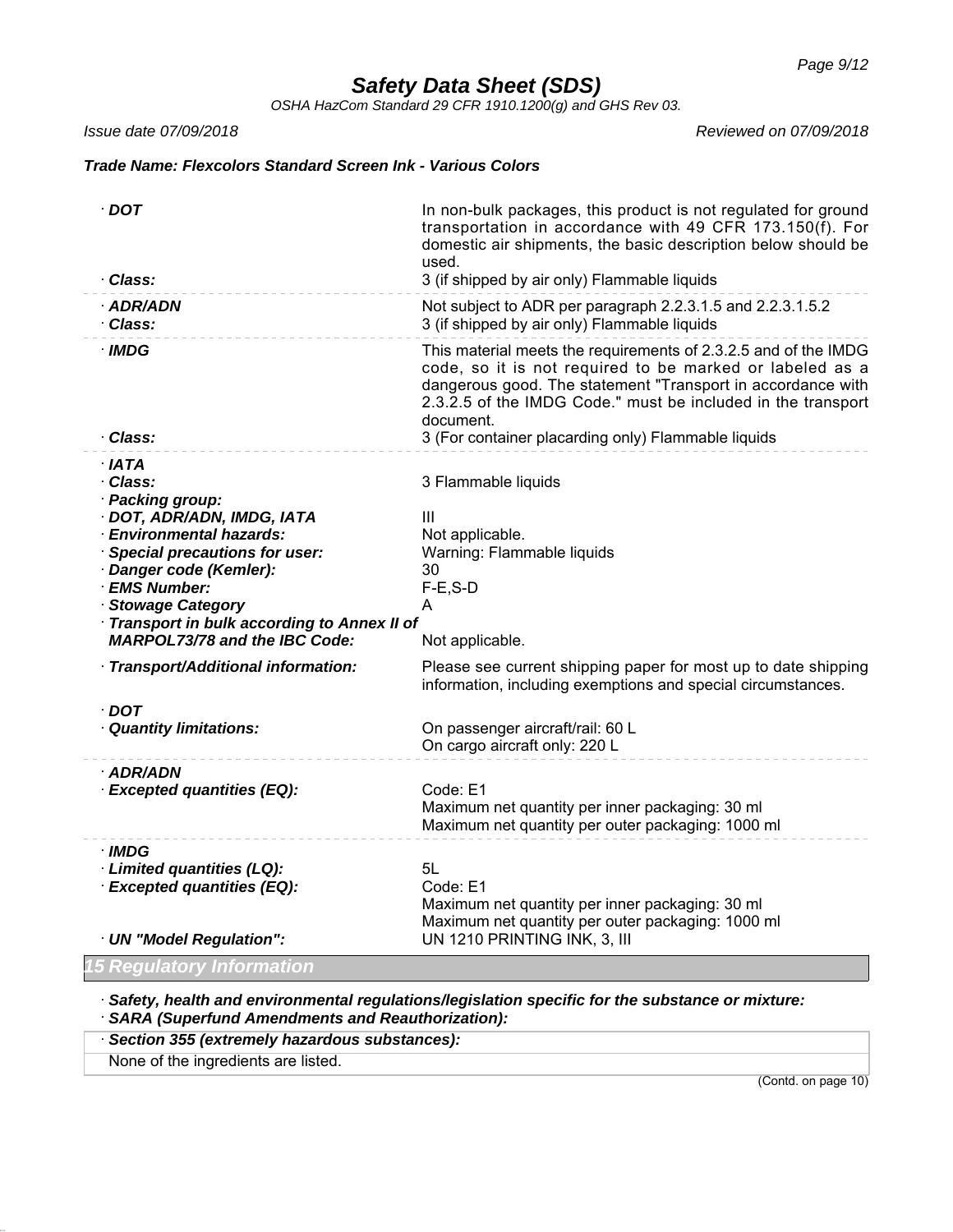*OSHA HazCom Standard 29 CFR 1910.1200(g) and GHS Rev 03.*

*Issue date 07/09/2018 Reviewed on 07/09/2018*

## *Trade Name: Flexcolors Standard Screen Ink - Various Colors*

|                                                  | · Section 313 (Specific toxic chemical listings):                   |    |
|--------------------------------------------------|---------------------------------------------------------------------|----|
| None of the ingredients are listed.              |                                                                     |    |
|                                                  | · TSCA (Toxic Substances Control Act):                              |    |
|                                                  | 64742-47-8 Distillates (petroleum), hydrotreated light              |    |
|                                                  | 7631-86-9 Amorphous Silica                                          |    |
|                                                  | 21645-51-2 Aluminium Hydroxide                                      |    |
|                                                  | 13463-67-7 Titanium Dioxide                                         |    |
|                                                  | <b>Proprietary Pigments</b>                                         |    |
|                                                  | · TSCA new (21st Century Act) (Substances not listed)               |    |
| <b>Proprietary Pigments</b>                      |                                                                     |    |
|                                                  | · California Proposition 65:                                        |    |
|                                                  | Chemicals known to cause cancer:                                    |    |
|                                                  | None of the ingredients are listed.                                 |    |
|                                                  | Chemicals known to cause reproductive toxicity for females:         |    |
|                                                  | None of the ingredients are listed.                                 |    |
|                                                  | Chemicals known to cause reproductive toxicity for males:           |    |
|                                                  | None of the ingredients are listed.                                 |    |
| Chemicals known to cause developmental toxicity: |                                                                     |    |
|                                                  | None of the ingredients are listed.                                 |    |
|                                                  | · New Jersey Right-to-Know List:                                    |    |
|                                                  | 13463-67-7 Titanium Dioxide                                         |    |
|                                                  | · New Jersey Special Hazardous Substance List:                      |    |
|                                                  | None of the ingredients are listed.                                 |    |
|                                                  | · Pennsylvania Right-to-Know List:                                  |    |
|                                                  | 7631-86-9 Amorphous Silica                                          |    |
|                                                  | 13463-67-7 Titanium Dioxide                                         |    |
|                                                  | · Pennsylvania Special Hazardous Substance List:                    |    |
|                                                  | None of the ingredients are listed.                                 |    |
|                                                  | Carcinogenic categories:                                            |    |
|                                                  | <b>EPA (Environmental Protection Agency):</b>                       |    |
|                                                  | None of the ingredients are listed.                                 |    |
|                                                  | · TLV (Threshold Limit Value established by ACGIH):                 |    |
|                                                  | 13463-67-7 Titanium Dioxide                                         | A4 |
|                                                  | · NIOSH-Ca (National Institute for Occupational Safety and Health): |    |
|                                                  | 13463-67-7 Titanium Dioxide                                         |    |

## · *GHS label elements*

The product is classified and labeled according to the Globally Harmonized System (GHS).

(Contd. on page 11)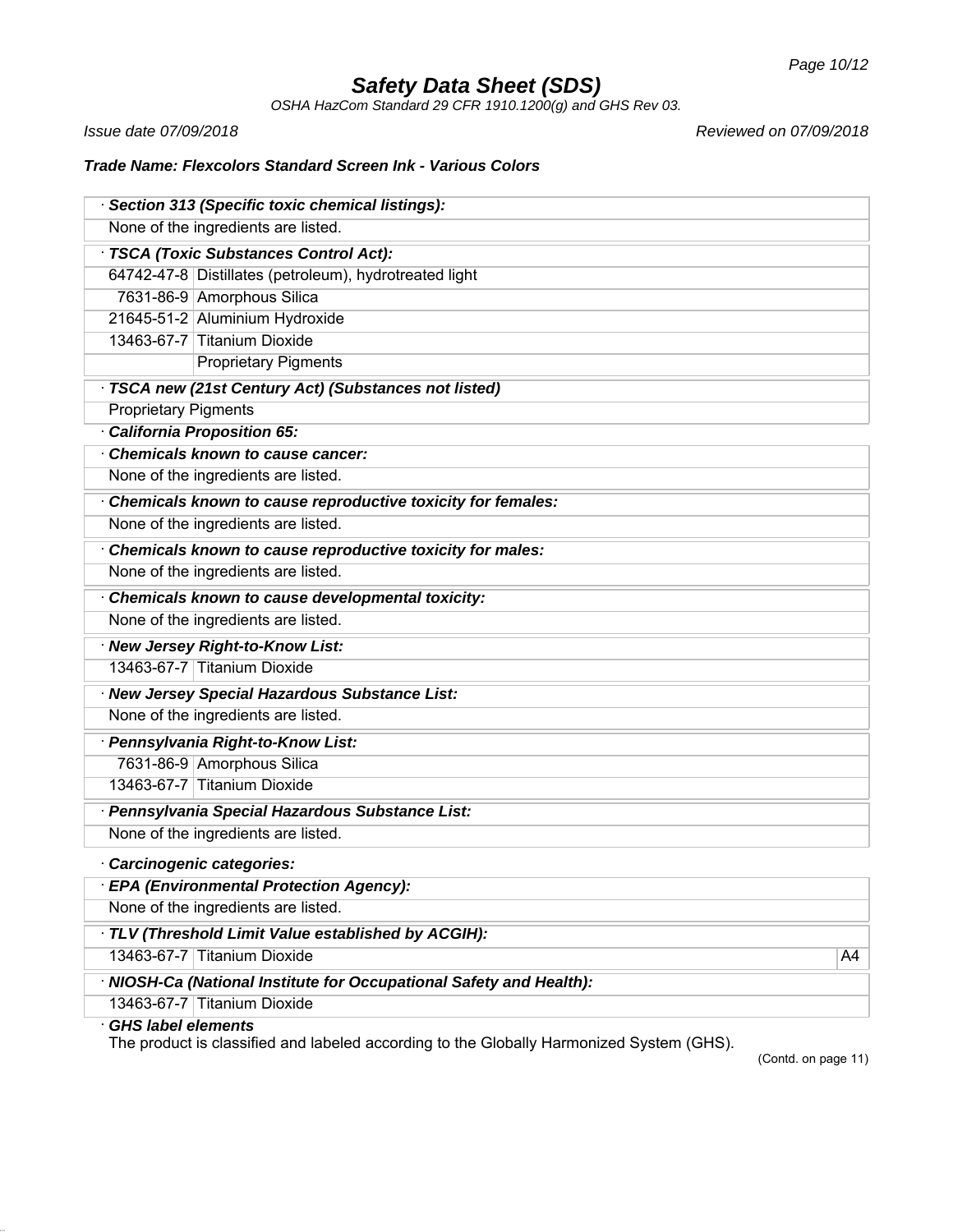*OSHA HazCom Standard 29 CFR 1910.1200(g) and GHS Rev 03.*

*Issue date 07/09/2018 Reviewed on 07/09/2018*

*Trade Name: Flexcolors Standard Screen Ink - Various Colors*

· *Hazard pictograms:*



· *Signal word:* Danger

|                                  | · Hazard-determining components of labeling:                                                                           |  |  |
|----------------------------------|------------------------------------------------------------------------------------------------------------------------|--|--|
|                                  | Distillates (petroleum), hydrotreated light                                                                            |  |  |
| · Hazard statements:             |                                                                                                                        |  |  |
| H226 Flammable liquid and vapor. |                                                                                                                        |  |  |
|                                  | H332 Harmful if inhaled.                                                                                               |  |  |
| H315 Causes skin irritation.     |                                                                                                                        |  |  |
|                                  | H336 May cause drowsiness or dizziness.                                                                                |  |  |
|                                  | H304 May be fatal if swallowed and enters airways.                                                                     |  |  |
| · Precautionary statements:      |                                                                                                                        |  |  |
| P210                             | Keep away from heat/sparks/open flames/hot surfaces. - No smoking.                                                     |  |  |
| P240                             | Ground/bond container and receiving equipment.                                                                         |  |  |
| P241                             | Use explosion-proof electrical/ventilating/lighting/equipment.                                                         |  |  |
| P242                             | Use only non-sparking tools.                                                                                           |  |  |
| P243                             | Take precautionary measures against static discharge.                                                                  |  |  |
| P261                             | Avoid breathing dust/fume/gas/mist/vapors/spray.                                                                       |  |  |
| P264                             | Wash thoroughly after handling.                                                                                        |  |  |
| P271                             | Use only outdoors or in a well-ventilated area.                                                                        |  |  |
| P280                             | Wear protective gloves/protective clothing/eye protection/face protection.                                             |  |  |
| P301+P310                        | If swallowed: Immediately call a poison center/doctor.                                                                 |  |  |
| P321                             | Specific treatment (see supplementary first aid instructions on this Safety Data Sheet).                               |  |  |
| P331                             | Do NOT induce vomiting.                                                                                                |  |  |
| P302+P352                        | If on skin: Wash with plenty of water.                                                                                 |  |  |
|                                  | P303+P361+P353 If on skin (or hair): Take off immediately all contaminated clothing. Rinse skin with water/<br>shower. |  |  |
| P304+P340                        | IF INHALED: Remove person to fresh air and keep comfortable for breathing.                                             |  |  |
| P312                             | Call a poison center/doctor if you feel unwell.                                                                        |  |  |
| P362+P364                        | Take off contaminated clothing and wash it before reuse.                                                               |  |  |
| P332+P313                        | If skin irritation occurs: Get medical advice/attention.                                                               |  |  |
| P370+P378                        | In case of fire: Use for extinction: CO2, powder or water spray.                                                       |  |  |
| P403+P233                        | Store in a well-ventilated place. Keep container tightly closed.                                                       |  |  |
| P403+P235                        | Store in a well-ventilated place. Keep cool.                                                                           |  |  |
| P405                             | Store locked up.                                                                                                       |  |  |
| P <sub>501</sub>                 | Dispose of contents/container in accordance with local/regional/national/international<br>regulations.                 |  |  |

## · *National regulations:*

None of the ingredients are listed.

· *Chemical safety assessment:* A Chemical Safety Assessment has not been carried out.

## *16 Other Information*

TESTS PASSED:

EU:

 EN71-3:2013+A2:2017:, migration of certain elements Annex XVII 51 & 52: Phthalates content of REACH (EC)No.1907/2006 and Commission Regulation(EC)